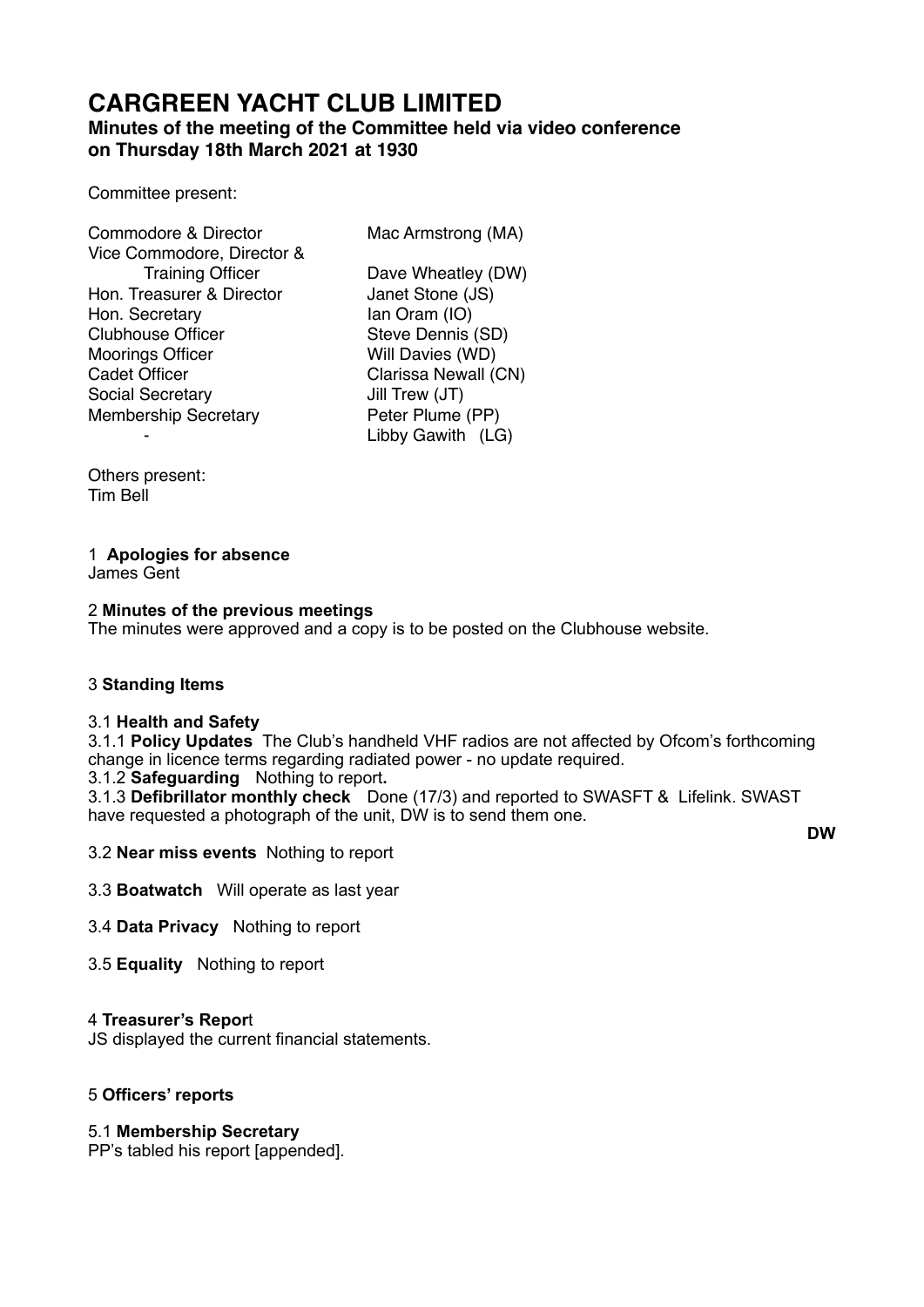### 5.2 **Moorings Officer**

WD tabled his report [appended].

### 5.3 **Clubhouse Officer**

Since there has been no activity, a Clean Up day was unnecessary. SD has a small group to finish dealing with the derelict tenders.

### 5.4**Training Officer**

DW has sent an email [appended] to Cadet parents about the start of the season.

### 5.5 **Social Secretary**

JT tabled her report [appended] which included the programme of events for the next year.

It was agreed that the May 22 event would not be held - MA to remove the advertisement from the Facebook page.

The possibility of an outside bar with table service is to be investigated.

**MA JT**

### 6 **Correspondence**

An email [appended] has been received from a member about the low tide that will be experienced at the vernal equinoctial spring tide (29-30/3) and the features it will expose. An extract is to be circulated and further enquiries feared to the member.

# 7 **Decisions taken in between Committee meetings**

None

# 8 **Events**

### 8.1 **T-shirts**

Waiting for sufficient orders before ordering from supplier.

### 8.2 **AGM 2021**

The timescale for notices was noted. The need for a resolution to clarify the wording of Rule 3.1 was noted.

8.3 **CYC@50** 

Nothing to report.

### 9 **Development programmes**

### 9.1 **Causeway**

LG reported that she had been in contact with the MMO and clarified the Club's application. An amplified specification is to be sent to contractors who responded to the initial specification.

### 9.2 **IT**

TB reported that testing was underway and encouraged Committee members to participate as much as possible. During extended discussion the issue of maintaining moorings data separately and the consequent need for bulk update was highlighted.

# 10 **Renewal of Clubhouse and Grounds lease**

Nothing to report

LG